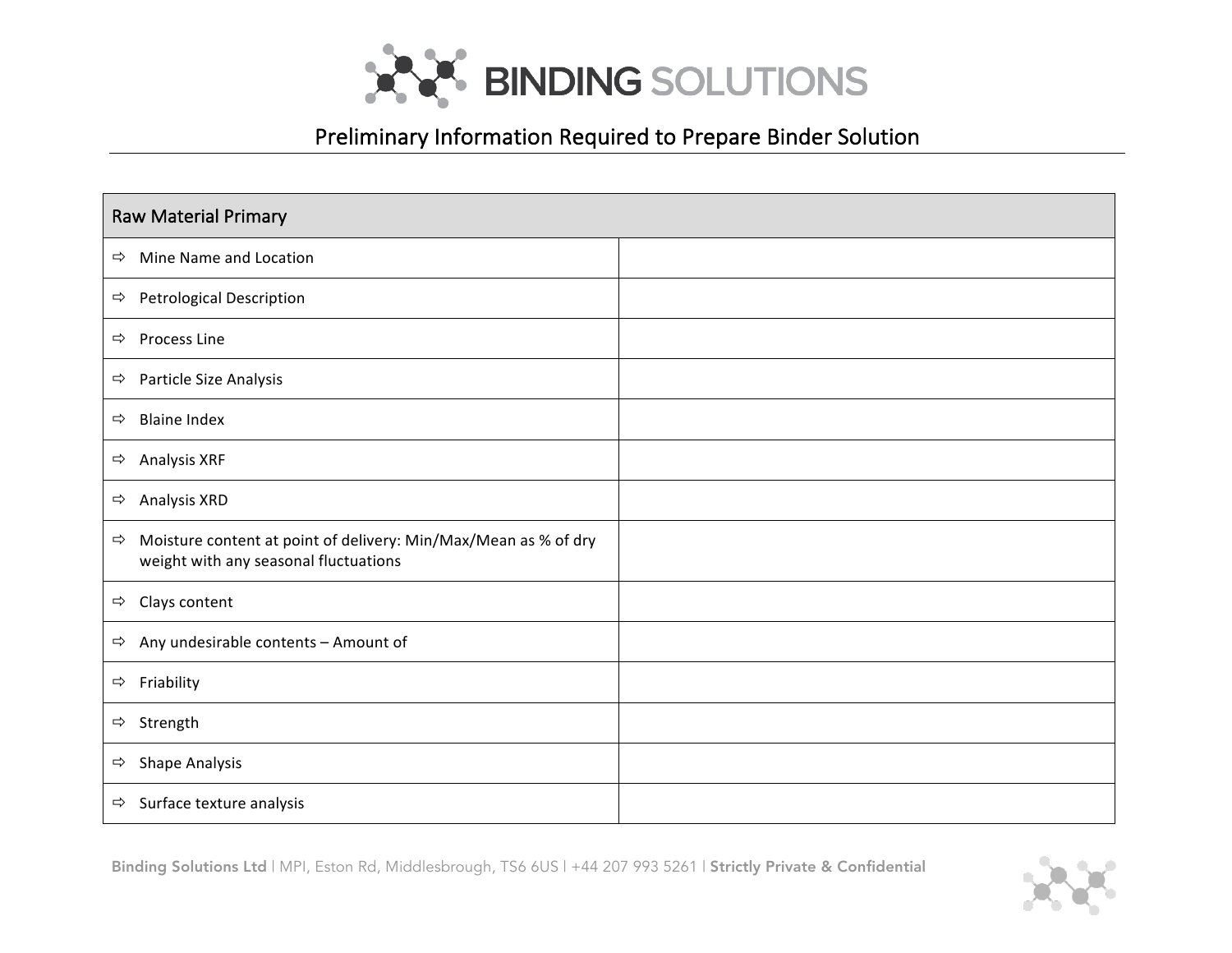| <b>Bulk Density</b><br>⇨                                                                                                                                                        |  |  |  |  |
|---------------------------------------------------------------------------------------------------------------------------------------------------------------------------------|--|--|--|--|
| $\Rightarrow$ Particle density and water absorption                                                                                                                             |  |  |  |  |
| <b>Raw Materials: Byproducts</b>                                                                                                                                                |  |  |  |  |
| Production line of original<br>⇨                                                                                                                                                |  |  |  |  |
| Blend or single product<br>⇨                                                                                                                                                    |  |  |  |  |
| <b>Analysis XRF</b><br>⇨                                                                                                                                                        |  |  |  |  |
| Analysis XRD<br>⇨                                                                                                                                                               |  |  |  |  |
| Moisture content at point of delivery: Min/max/mean as % of dry<br>⇨<br>weight with seasonal fluctuations                                                                       |  |  |  |  |
| <b>Bulk density</b><br>⇨                                                                                                                                                        |  |  |  |  |
| Particle density and water absorption<br>⇨                                                                                                                                      |  |  |  |  |
| <b>Product Requirements</b>                                                                                                                                                     |  |  |  |  |
| Existing outlet/use for material- detail of quantities/rate addition<br>⇨<br>which type of furnaces                                                                             |  |  |  |  |
| Available or more desirable outlets/uses for material<br>⇨                                                                                                                      |  |  |  |  |
| Product Required: Dimension and type<br>⇨                                                                                                                                       |  |  |  |  |
| Schematic of existing equipment<br>⇨                                                                                                                                            |  |  |  |  |
| For Roller Press: Manufacturer/Date/Pressure imparted/No of<br>⇨<br>hydraulic rams/ rams on both sides of single or follow/Pocket<br>material and condition/Roll width/Power Kw |  |  |  |  |

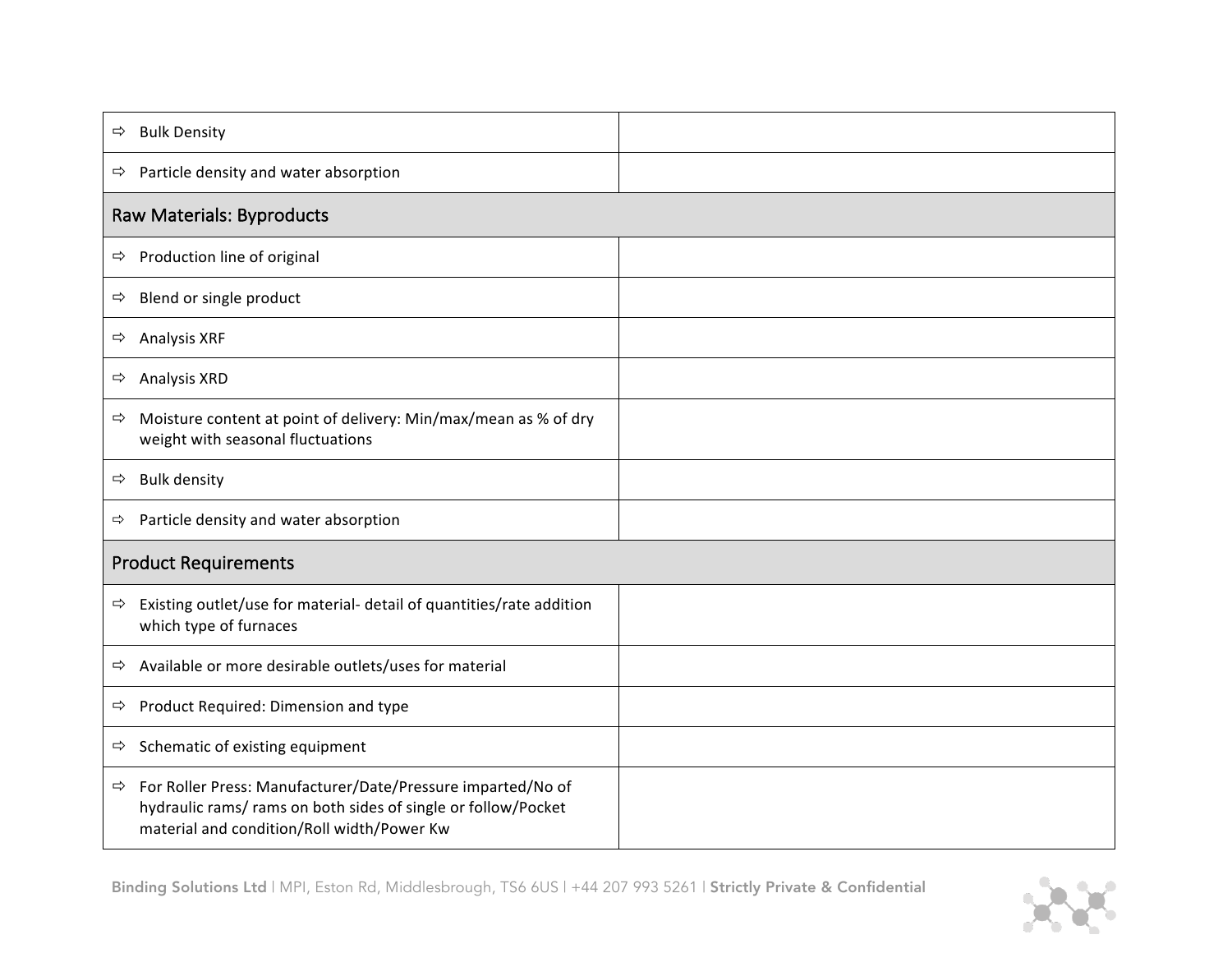| For Mixing: Type/Manufacturer/Power requirement<br>⇨                           |  |  |  |  |
|--------------------------------------------------------------------------------|--|--|--|--|
| For Extruder: Manufacturer/Model Number<br>⇨                                   |  |  |  |  |
| Ambient temperature range at site<br>⇨                                         |  |  |  |  |
| Post production handling inc no/height of belt drops<br>⇨                      |  |  |  |  |
| Min/max available curing times<br>⇨                                            |  |  |  |  |
| Facility for revert addition<br>$\Rightarrow$                                  |  |  |  |  |
| <b>Typical Reverts %</b><br>⇨                                                  |  |  |  |  |
| Desirable outcomes/area for improvement on existing situation<br>$\Rightarrow$ |  |  |  |  |
| Specifications                                                                 |  |  |  |  |
| ISO/Country Specific/ Site Specified/ Combination<br>⇨                         |  |  |  |  |
| Physical properties: Size<br>⇨                                                 |  |  |  |  |
| Physical properties: Crush strength method and target<br>⇨                     |  |  |  |  |
| Physical properties: Drop tests - green method and target<br>⇨                 |  |  |  |  |
| Physical properties: Drop tests - Cured - method and target<br>⇨               |  |  |  |  |
| Physical properties: Tumble and abrasion indices<br>⇨                          |  |  |  |  |
| Physical properties: Porosity<br>⇨                                             |  |  |  |  |
| Hot Press Testing: Reduction disintegration index<br>⇨                         |  |  |  |  |
| $\Rightarrow$ Hot Press Testing: Linder Test                                   |  |  |  |  |